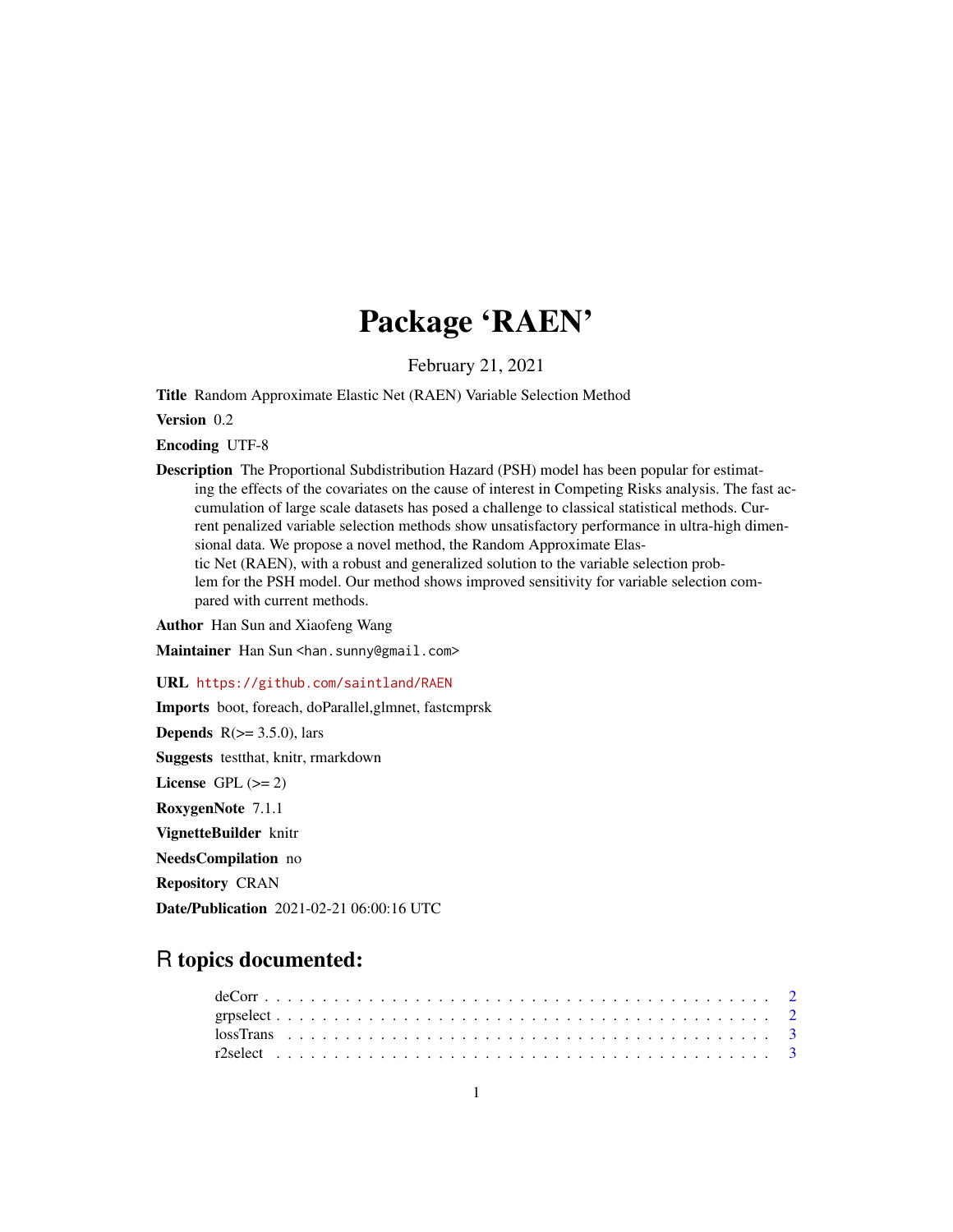#### <span id="page-1-0"></span>2 grpselect that the contract of the contract of the contract of the contract of the contract of the contract of the contract of the contract of the contract of the contract of the contract of the contract of the contract

deCorr *De-correlating variables*

#### Description

Divide the highly correlated variables into exclusive groups

#### Usage

 $deCorr(x, rho = 0.7, ngrp = floor(15 * ncol(x)/nrow(x)))$ 

#### Arguments

| $\mathsf{x}$ | the predictor matrix                                                                                                                          |
|--------------|-----------------------------------------------------------------------------------------------------------------------------------------------|
| rho          | the preset correlation threshold. Variables with correlation higher than rho will<br>be separate into exclusive groups. Default is set to 0.7 |
| ngrp         | the number of blocks to separate variables                                                                                                    |

#### Value

a dataframe of variable names 'varname' and the variable subgroup membership 'grp'

#### Description

This is the split step, where variable in subgroups are selected

#### Usage

grpselect(fgrp,  $x$ ,  $y$ ,  $B = 50$ , parallel = TRUE)

#### Arguments

| fgrp         | the variable group object from 'deCorr"                                                                                                                |
|--------------|--------------------------------------------------------------------------------------------------------------------------------------------------------|
| $\mathsf{x}$ | the predictor matrix                                                                                                                                   |
| y            | a data frame of time to event and event status. The primary outcome status is<br>coded 1, the secondary outcome as 2, etc. The censored is coded as 0. |
| B            | the number of bootstraps                                                                                                                               |
| parallel     | whether to use multiple cores for parallel computing. Default is TRUE.                                                                                 |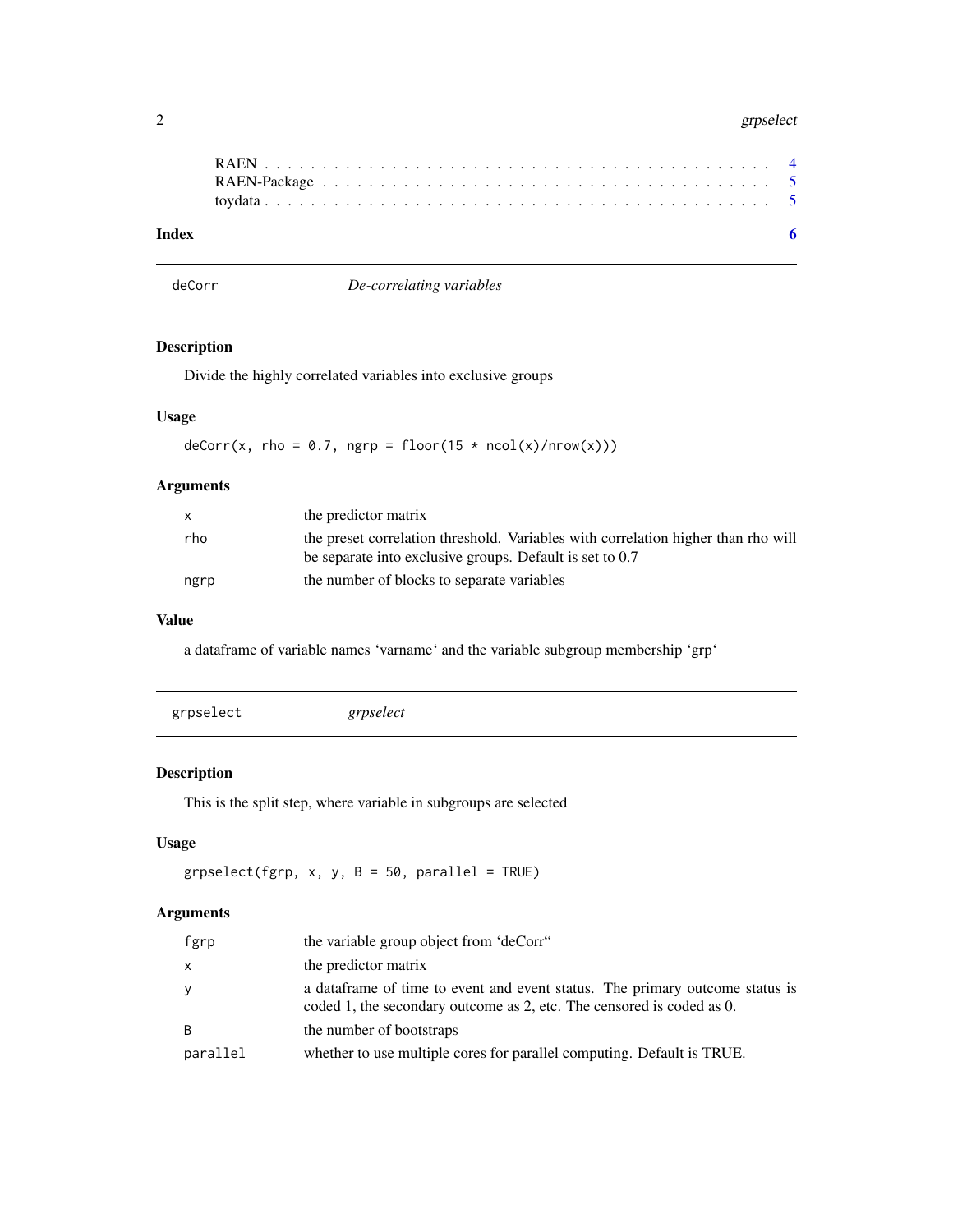#### <span id="page-2-0"></span>lossTrans 3

#### Value

a list of

- fselect: Names of the selected variables.
- prob: the generalized ridge variable importance.
- weight: the inverse of the ridge variable importance.

lossTrans *Linear Approximation of the object function*

#### Description

Linear Approximation of the object function

#### Usage

mod\_lsa(obj, n)

#### Arguments

| obi | the regression object from R output |
|-----|-------------------------------------|
|     | the sample size                     |

| r2select | Variable Selection with the candidate pool |
|----------|--------------------------------------------|
|----------|--------------------------------------------|

#### Description

Perform variable selection with pooled candidates

#### Usage

```
r2select(x.tr, y.tr, B, weight, prob, parallel = TRUE, m = 8)
```
#### Arguments

| x.tr     | the predictor matrix                                                                                                                                     |
|----------|----------------------------------------------------------------------------------------------------------------------------------------------------------|
| y.tr     | the time and status object for survival                                                                                                                  |
| B        | times of bootstrap                                                                                                                                       |
| weight   | variable weight                                                                                                                                          |
| prob     | variable selection probability                                                                                                                           |
| parallel | Logical TRUE or FALSE. Whether to use multithread computing, which can<br>save consideratable amount of time for high dimensional data. Default is TRUE. |
| m        | the number of variables to be randomly included in the model in this step. De-<br>fault is 8.                                                            |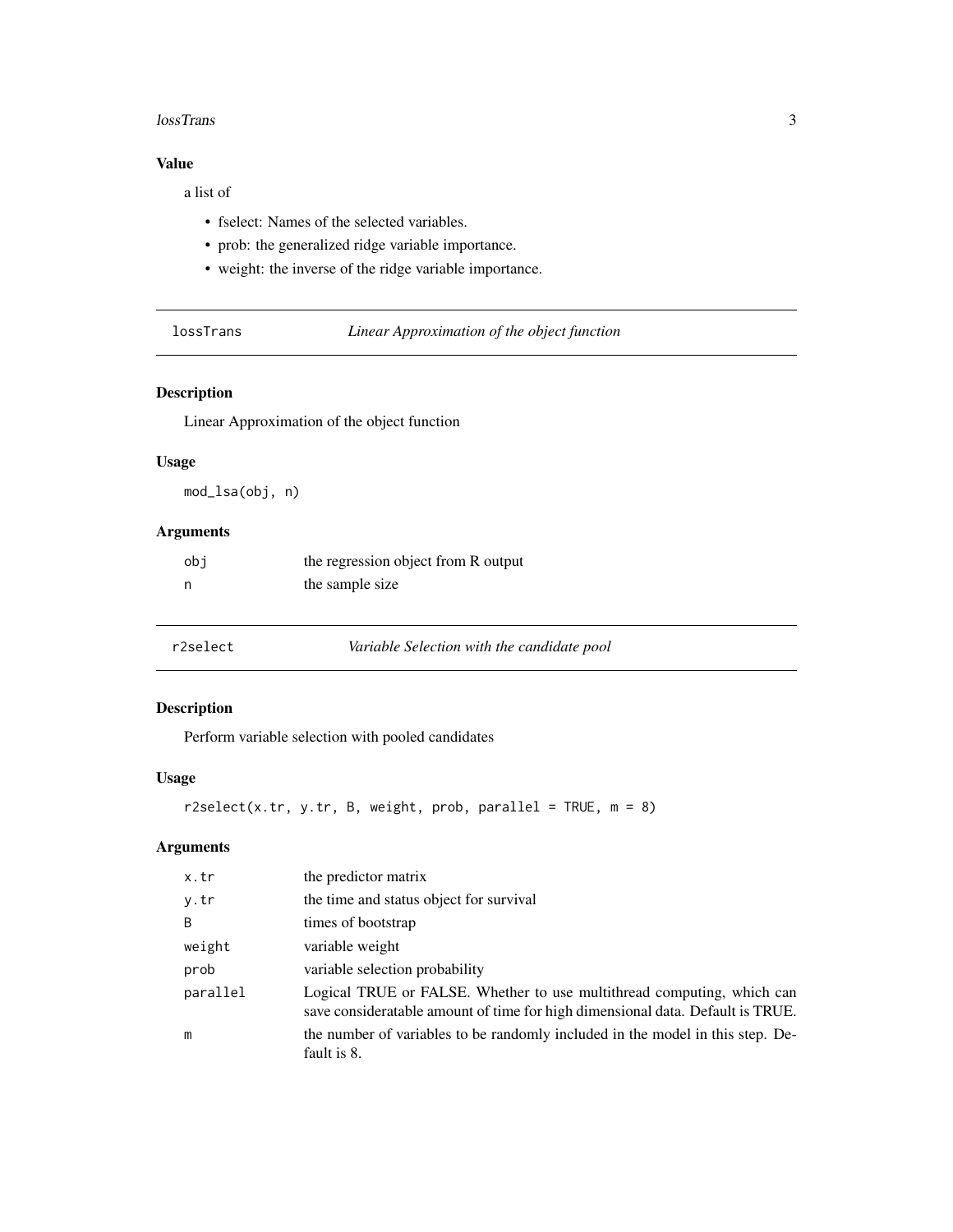#### <span id="page-3-0"></span>Value

the estimates of variables with B bootstraps, which is a dataframe with B rows and 'ncol(x)' columns.

RAEN *Random Ensemble Variable Selection for High Dimensional Data*

#### Description

Perform variable selection for high dimensional data

#### Usage

```
RAEN(
  x,
 y,
 B,
  ngrp = floor(15 * ncol(x)/nrow(x)),
 parallel = TRUE,
 family = "competing",
 ncore = 2)
## S3 method for class 'RAEN'
```

```
predict(object, newdata, ...)
```
#### Arguments

| $\times$ | the predictor matrix                                                                                                                                          |
|----------|---------------------------------------------------------------------------------------------------------------------------------------------------------------|
| У        | the time and status object for survival                                                                                                                       |
| B        | times of bootstrap                                                                                                                                            |
| ngrp     | the number of blocks to separate variables into. Default is $15*pi/N$ , where p is<br>the number of predictors and N is the sample size.                      |
| parallel | Logical TRUE or FALSE. Whether to use multithread computing, which can<br>save consideratable amount of time for high dimensional data. Default is TRUE.      |
| family   | what family of data types. Default is 'competing'. Quantile regression for com-<br>peting risks will be available through the developmental version on github |
| ncore    | Number of cores used for parallel computing, if parallel=TRUE                                                                                                 |
| object   | the RAEN object containing the variable selection results                                                                                                     |
| newdata  | the predictor matrix for prediction                                                                                                                           |
| $\cdots$ | other parameters to pass                                                                                                                                      |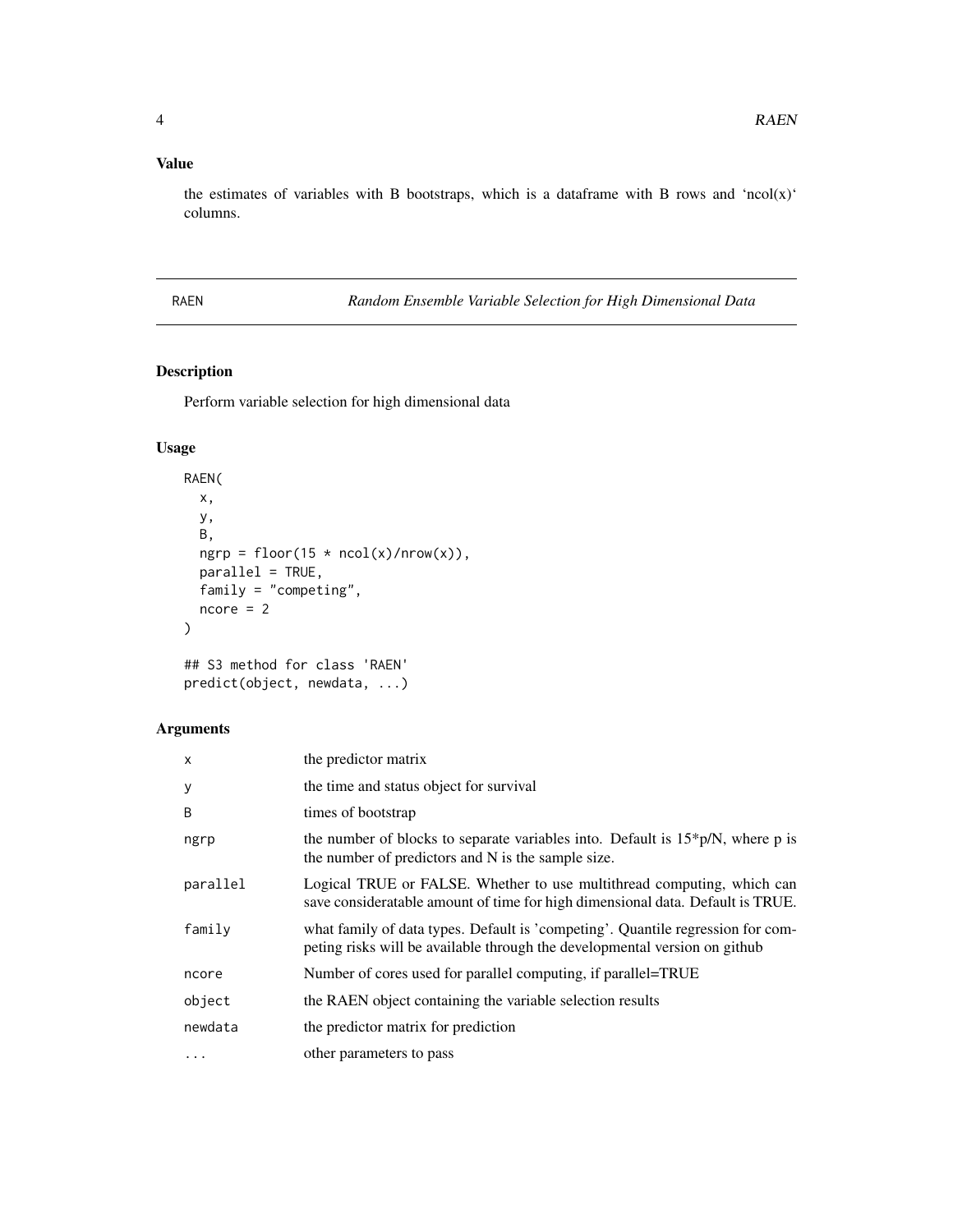#### <span id="page-4-0"></span>RAEN-Package 5

#### Value

a dataframe with the variable names and the regression coefficients the linear predictor of the outcome risk

#### Examples

```
library(RAEN)
data(toydata)
x=toydata[,-c(1:2)]
y=toydata[,1:2]
fgrp<-deCorr(x, ngrp=20)
```
RAEN-Package *The Robust and Generalized Ensemble Approach for Variable Selection in High Dimensions*

#### Description

We provide a novel solution to the variable selection problem in the ultra-high dimensional setting with a robust and generalized method

#### Author(s)

Han Sun and Xiaofeng Wang

toydata *Toy data for demonstration*

#### Description

This simulated datasets contains 1000 predictors, of which X1-X20, X41-X60 are true predictors. The first two columns are time to event competing risks and status.

#### Format

A dataframe of 200 rows and 1002 columns.